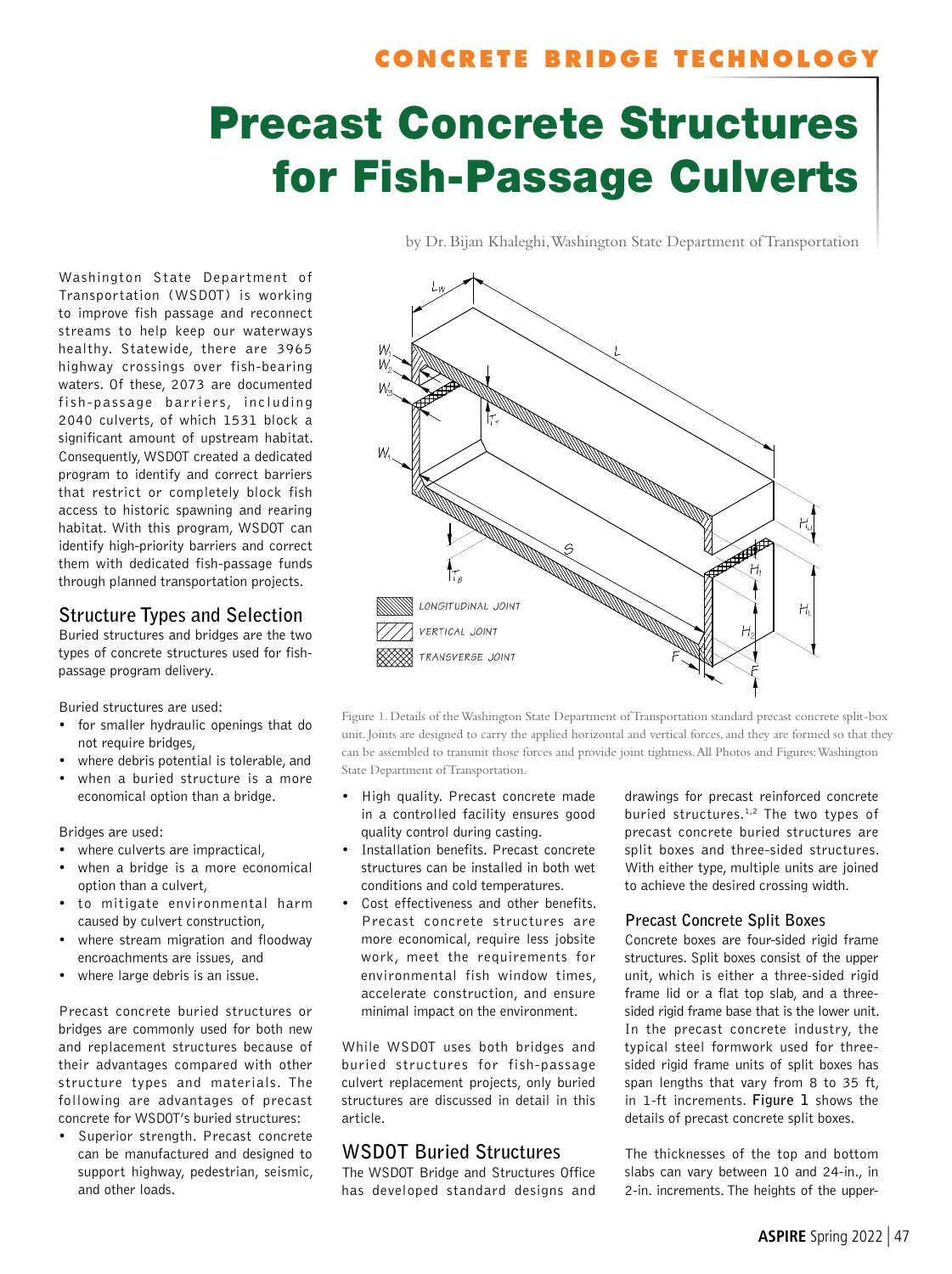

Figure 2. Details of the Washington State Department of Transportation standard precast concrete three-sided structure. The precast concrete unit is supported by either cast-in-place or precast concrete foundation units.

and lower-unit walls can vary between 0 ft (creating a three-sided base with a flat top slab) and 10 ft, in 1-ft increments. The wall thickness at the fillet is typically either 10 or 12 in., and tapers at 1 to 12 to accommodate removal from the form. The height limit is determined by shipping requirements and manufacturer's form capabilities. The widths of individual segments vary between 4 and 10 ft, in 1-ft increments. The fillets at the slab-to-wall junctures are  $17.0 \times 17.0$  in. Skewed units are limited to skew angles of 45 degrees or less, in 1-degree increments.

#### **Precast Concrete Three-Sided Structures**

Three-sided structures are rigid frames, which may have open inverts and are supported by either cast-in-place or precast concrete foundation units consisting of a footing and possibly a stem wall.

Rigid three-sided structures have span lengths ranging from 8 to 35 ft, measured along the centerline of the roadway, and are constrained by the same geometric limitations that should be considered when establishing any structure's geometry. Wall heights are limited to a maximum of 10 ft. **Figure 2** shows the details of precast concrete three-sided structures.

#### **Materials for Precast Concrete Buried Structures**

Concrete Classes 5000 through 7000 (28-day design compressive strength being equal to the class of concrete) are commonly used for precast concrete buried structures. Self-consolidating concrete can be used for the fabrication of precast concrete units. Concrete cover is 2.0 in. minimum at all faces.

Welded wire reinforcement can be used to replace steel reinforcing bars in buried structures. Welded wire reinforcement

is deformed and conforms to the requirements of AASHTO M 336.3 The specified minimum yield strength for design is limited to a maximum of 80 ksi for reinforcing bars and 75 ksi for welded wire reinforcement.

When the fill depth of the buried structure is less than 2 ft at any point, all reinforcement in the top slab is required to be corrosion resistant, except reinforcement in the top slab need not be corrosion resistant when there is a 5.0-in. minimum composite cast-inplace concrete topping that meets the requirements for a Type 4 deck protection system.<sup>1</sup> (The Concrete Bridge Preservation article in the Fall 2020 issue of ASPIRE® presented details of WSDOT bridge protection systems.)

Consideration is given to the degradation of buried structure materials resulting from corrosive conditions. Corrosionresistant reinforcement is used in both marine and nonmarine corrosive environments, and additional concrete cover may also be provided. The minimum cover requirements for direct exposure to salt water and coastal situations are in accordance with the AASHTO LRFD Bridge Design Specifications. 4

#### **Design of Buried Structures**

The service limit state is used to determine stress limits, deflection, and control of cracking requirements, where applicable. Buried structures with span lengths greater than 20 ft are designed to accommodate the effects resulting from two types of seismic loading: ground shaking (transient ground displacement) and ground failure (permanent ground displacement).

For concrete structures where the top slab is less than 2 ft from the roadway surface, the design equalizes deflections by incorporating a structural connection

capable of transferring the imposed shear between the top slabs of adjacent units. The structural connection includes castin-place reinforced concrete closures or grouted shear keys.

Joints are designed to carry the applied horizontal and vertical forces, and they are detailed to transmit those forces and provide joint tightness consistent with the required tolerances. Vertical joints between adjacent units and horizontal transverse joints between the upper units and foundation units are designed for the applied lateral forces by employing a shear key, block restrainer, or dowel bars.

When the top of a concrete buried structure is directly exposed to vehicular traffic, bridge approach slabs and a concrete or hot-mix asphalt (HMA) overlay or reinforced concrete deck are provided. When a HMA overlay is used, the minimum concrete cover for the top of the buried structure is 2.5 in. For a concrete overlay or reinforced concrete deck, the minimum concrete cover is 2.0 in.

# **Fish-Passage Culverts**

About 60% of fish-passage projects are accomplished using buried structures. These precast concrete structures are an economical solution for removing fishpassage barriers and reconnecting streams to help keep our waterways healthy. The following are two examples of culverts replaced to provide fish passage:

- State Route 6 over Salmon Creek, a tributary to Rock Creek. A 24.3-ft-span concrete box culvert with 10.1-ft-high walls was used as a fish passage (**Fig 3**).
- Church Creek, tributary to the Stillaguamish River (**Fig. 4**). Because the old crossing, a 6-ft-wide, 8-ft-tall concrete box, was undersized for the channel, water velocities were excessive and the channel depth was insufficient